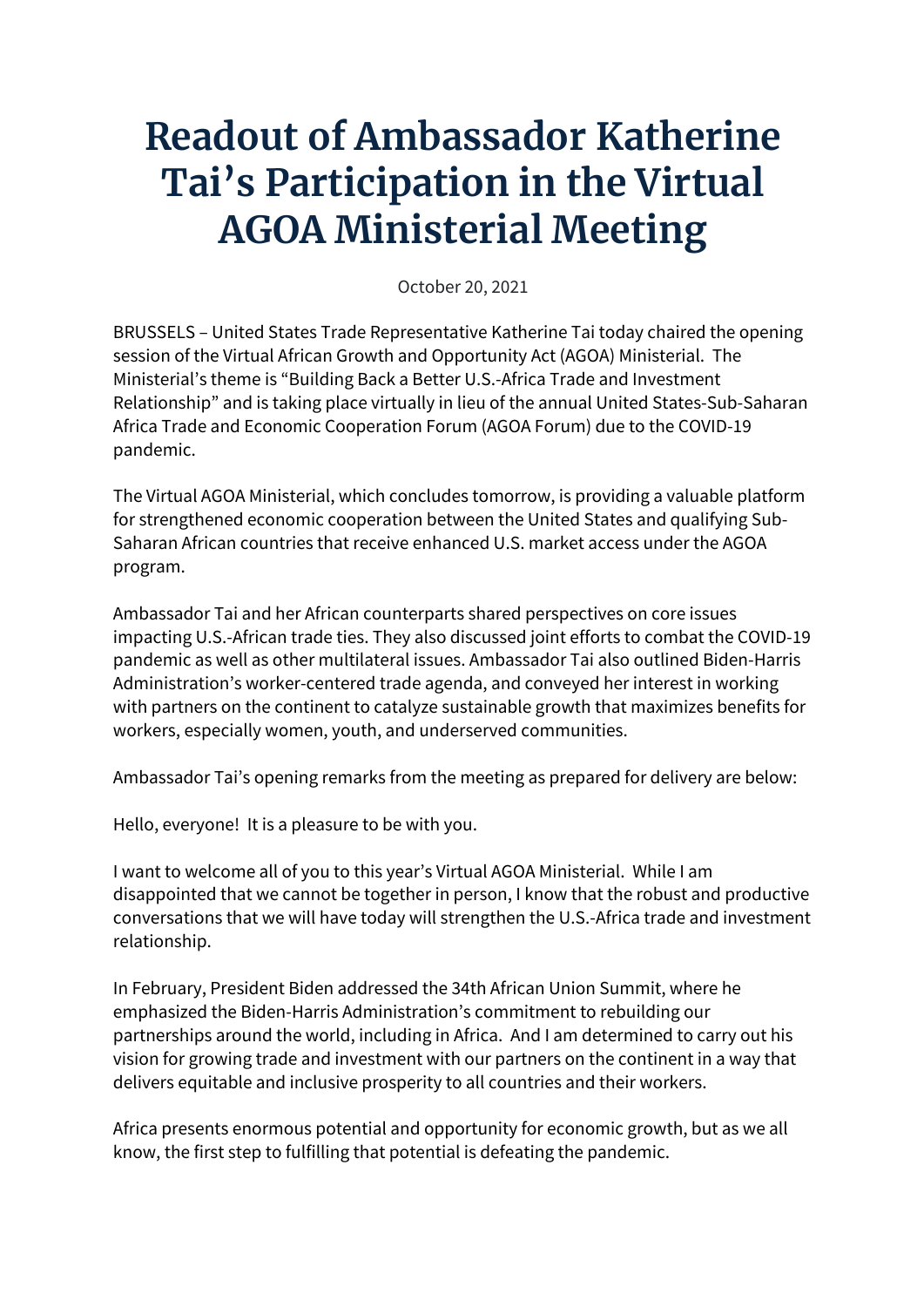You all know the statistics. Today, Africa has the lowest vaccination rate of any continent in the world: only 7 percent of the population has received at least one dose of the vaccine.

In the October Africa Pulse Report, the World Bank stated that in Sub-Saharan Africa, the economy is set to expand by 3.3 percent in 2021, one percentage point higher than the forecast in April 2021. However, this growth remains weaker than advanced economies and other emerging markets largely due the slow pace of vaccination. At the current pace, it will take some time for many countries in Sub-Saharan Africa to regain their pre-COVID-19 levels of activity.

That is why the United States is undertaking a number of steps and initiatives to help boost Africa's vaccination rates.

Last month, at the COVID-19 summit on the margins of the United Nations, President Biden announced that the United States is donating an additional 500 million Pfizer vaccines to low and lower-middle income countries around the globe starting in January 2022.

This brings the total number of vaccines donated by the U.S. to over 1.1 billion doses, including the 500 million Pfizer doses the U.S. purchased in June and started shipping in August.

And last week, when meeting with President Kenyatta, President Biden announced the United States will deliver 17 million Johnson & Johnson vaccines to the African Union in the coming weeks.

Additionally, the U.S. International Development Finance Corporation, with support from several partners and the International Finance Corporation, has invested in vaccine manufacturing facilities across Africa and India, which will collectively have the capacity to produce 2 billion COVID-19 vaccine doses for developing countries by 2022.

There are also several trade actions we are taking – including text-based negotiations at the WTO on a waiver of intellectual property rights for COVID vaccines. Last week in Geneva, I encouraged WTO Members to show that the organization can address a global challenge like COVID-19 by reaching consensus on a proposal to increase vaccine production and distribution.

The United States is also working on a draft ministerial decision at the WTO aimed at strengthening resiliency and preparedness through trade facilitation. Our proposal would improve the sharing of information, experiences, and lessons learned from COVID-19 responses to help border agencies respond in future crises.

Defeating this pandemic can help Sub-Saharan Africa regain pre-COVID-19 levels of business activity and growth, which will help create a more favorable investment climate. Over the next two days, you will hear from members of the Biden-Harris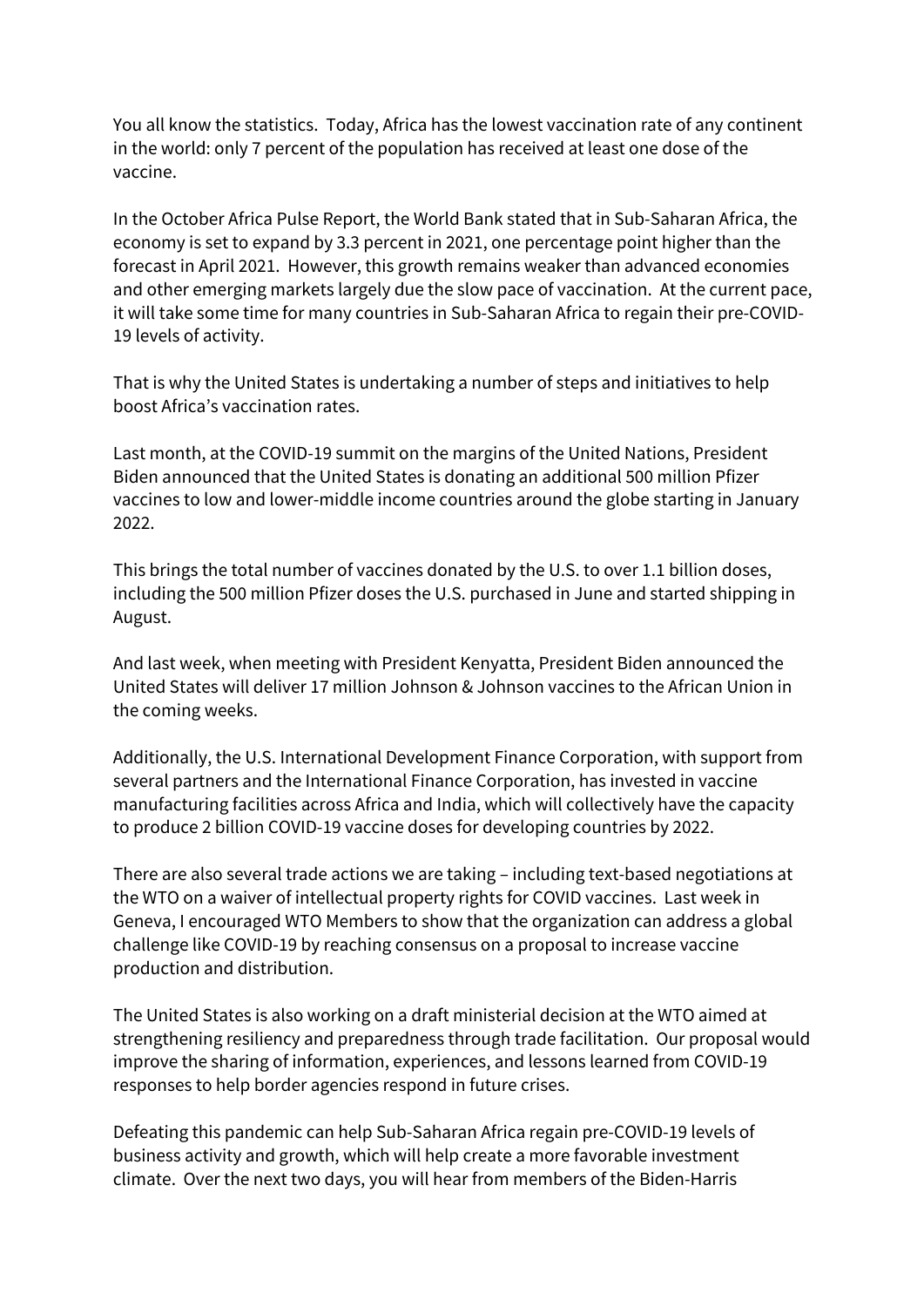Administration on how we want to partner with you on these efforts.

Today, I would like to discuss how we can use trade and investment tools to strengthen our economic relationship. One of those tools is the African Growth and Opportunity Act.

I know how important AGOA has been to so many stakeholders since its creation. I am looking forward to hearing your perspectives and having honest discussions about the program.

AGOA has been at the core of the U.S. trade relationship with Sub-Saharan Africa for more than 20 years - increasing investment across the continent and creating hundreds of thousands of new jobs in Africa.

The program has also improved the export competitiveness of many African products, fostered regional integration, and encouraged many American companies to do business with partners on the continent. And it has incentivized many African governments to undertake key political and economic reforms.

Despite these successes, only a handful of countries have taken significant advantage of AGOA.

In fact, outside of the oil sector, imports under AGOA have grown modestly over the life of the program. While Sub-Saharan Africa's non-oil exports to the United States have grown over the last 20 years, the region's market share of U.S. non-oil imports has only increased by one-tenth of one percent.

As we consider AGOA's future, we must ask ourselves what improvements we can make to attract more investment and help small and women-owned businesses find new markets for their products and compete in the global economy.

I also want to hear from businesses, civic organizations, labor leaders, and workers across the continent on how trade policy can help address larger issues like climate change, widening inequality, increasing economic insecurity, respect for human rights, worker rights, and the rule of law. These are issues that American legislators will weigh as they consider the program's reauthorization.

Much has changed in the 21 years since AGOA was created, and as we think more broadly about the future of the program, my goal as the U.S. Trade Representative is to help create the conditions necessary for a long-term, durable trade and investment relationship between the U.S. and Africa.

At the same time, we know that these goals cannot be achieved through AGOA alone.

The African Continental Free Trade Agreement, which went into effect on January 1 of this year, presents an opportunity to bring significant economic growth to the region, help millions of people, and bolster U.S. trade ties with the continent.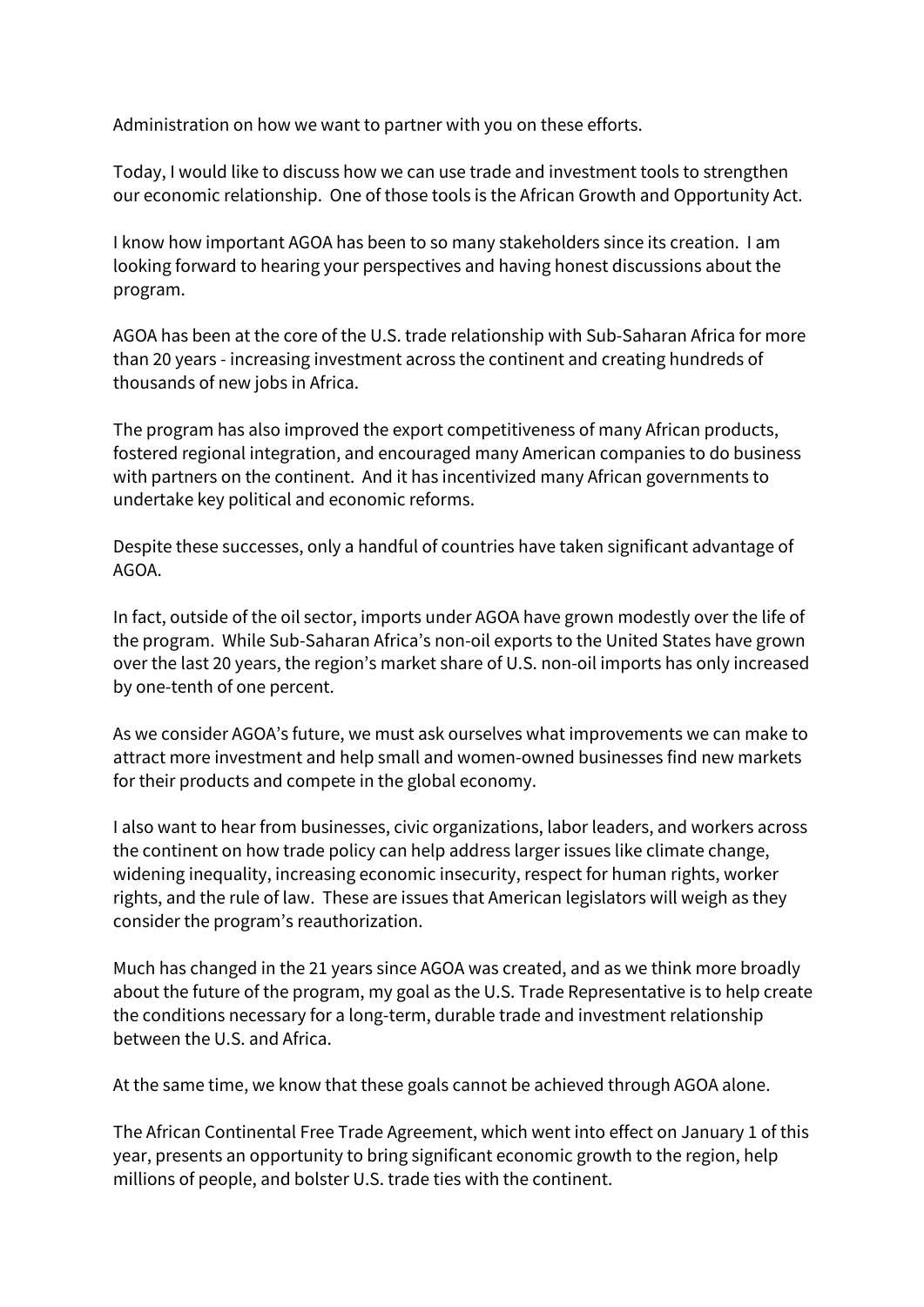In conversations with my African counterparts, I have expressed the Administration's enthusiastic support for implementing this agreement, which could boost regional income by \$450 billion and lift 30 million people out of extreme poverty by 2035.

The World Bank's Chief Economist for Africa reminds us that there is still work left to do and, "successful implementation will be key, including careful monitoring of all workers – women and men, skilled and unskilled – across all countries and sectors, ensuring the agreement's full benefit."

To help reach these ambitions, our Administration is providing technical assistance to the region, and plans to further support the negotiations and the implementation of this important trade agreement.

Promoting African integration has long been a priority for the United States and the U.S. Government typically provides about \$450 million each year for trade capacity building activities across Sub-Saharan Africa. There are new programs under development that will promote regional and continental value chains for the AfCFTA, such as:

- Building cross-border roads and power lines as part of the Millennium Challenge Corporation's new Regional Compact initiative;
- Delivering workshops for African officials to assist with the intellectual property negotiations, to be funded by the U.S. Department of State;
- The USDA will be placing an SPS Technical Advisor with the African Union Commission in Addis to help implement the SPS Policy Framework of the AfCFTA; and
- USAID will continue to conduct workshops to help prepare African entrepreneurs for the upcoming digital trade negotiations at the AfCFTA. We especially want to ensure that women, small- and medium-sized business owners, and historically underrepresented and underserved communities get the most out of this trade deal.

This is why I am particularly excited about the Protocol of the AfCFTA that will promote Africa's Women and Youth when it is negotiated. Earlier this month, the Commerce Department hosted an event in Ghana to discuss opportunities for women-owned businesses in the trade agreement.

We will continue establishing platforms to encourage these connections and forge new partnerships that maximize the outcomes of the AfCFTA.

We would like to engage with you at the national, regional, and continental level to ensure